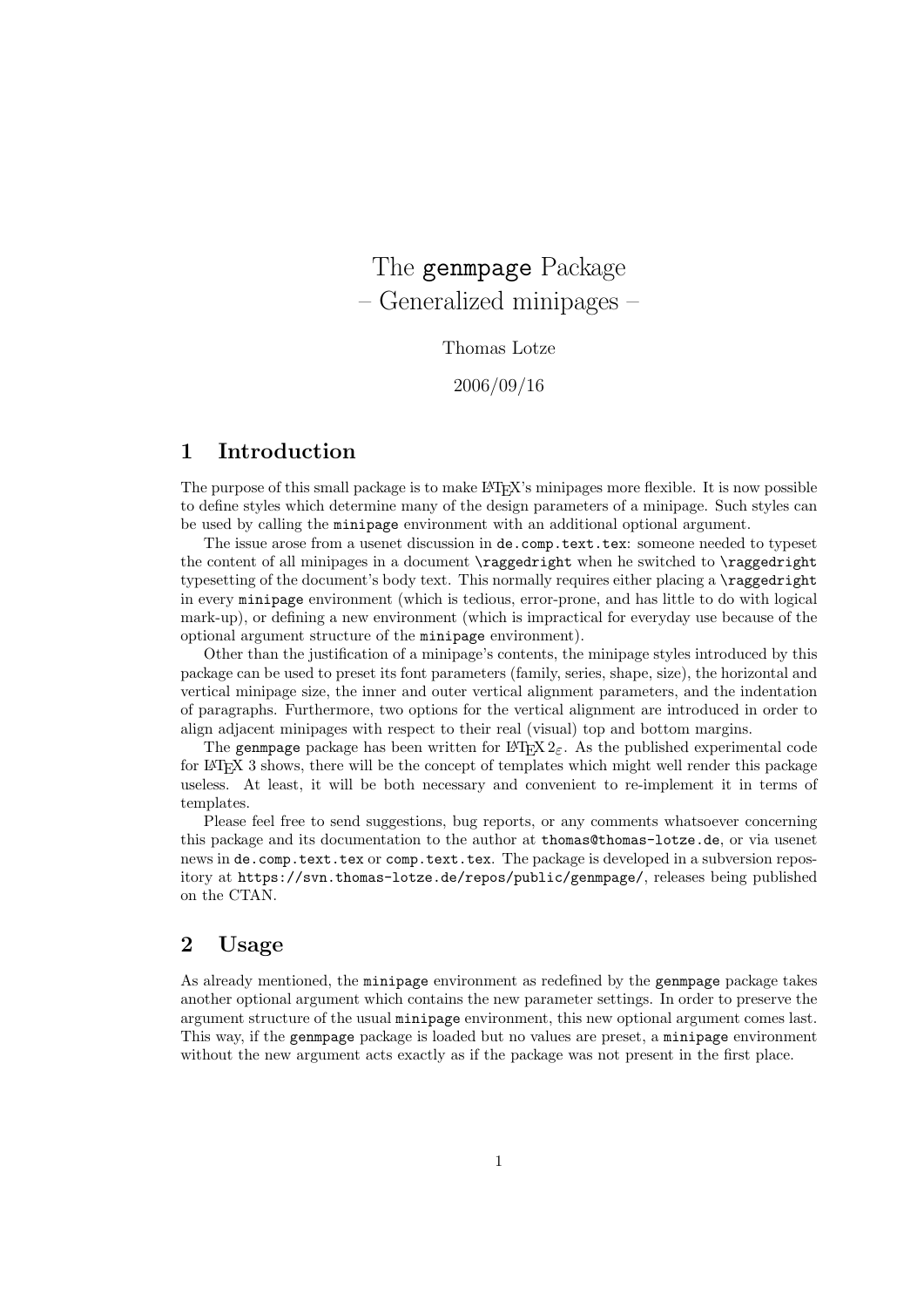#### 2.1 Keys

The new argument is evaluated as a key=value list. The usual requirements of the keyval package hold. The following keys are defined:

- flush, raggedright, RaggedRight, raggedleft, center: These keys are given without values and determine the justification of the minipages contents in the obvious way. If RaggedRight is used, the ragged2e package must be loaded. This is not provided for by the genmpage package.
- ffamily, fseries, fshape: These keys determine the font family, series, and shape of the text inside the minipage. They must be given the same values as the corresponding NFSS commands \fontfamily, \fontseries, and \fontshape, resp.
- resetfont: This key doesn't require a value. If it is given, a **\normalfont** is issued before the other font selection commands.
- fsize: A key to determine the font size. Possible values are the usual size commands without the backslash, e.g. fsize=small.
- width, height, outer, inner: Width, height, and outer and inner vertical alignment of the minipage (taken as values to these keys). If these keys are set, either directly in the optional argument of the minipage environment, in the preamble, or by using styles (see below), they override the values given by the usual minipage arguments.
- widtharg, heightarg, outerarg, innerarg: Not requiring values, these keys stop the respective keys for width, height, and alignment from taking precedence over the usual minipage arguments.
- parindent, keepparindent: LATEX sets \parindent to zero within a minipage. If the parindent key is set, its value is used for \parindent instead. This value can be any LATEX length. If keepparindent is set (without values), the paragraph indentation valid outside the minipage is also used within.

Other than in the new optional argument of the minipage environment, all keys can be set by the keyval command \setkeys, for instance:

\setkeys{GenMP}{height=0.3\textheight,resetfont,fshape=it,inner=s}

#### 2.2 New options for vertical alignment

Following a suggestion by Donald Arseneau (thanks!), I've introduced two new options for the outer vertical alignment of minipages. With the options T and B, minipages are aligned with respect to their visual margins as opposed to the baselines of the first or last line of text, resp. This will come in most handy if a minipage starts with an image.

As the genmpage package doesn't try to fiddle with LATEX's way of digesting alignment options, it recognizes the T and B options, inserts a \vspace{0pt} command at the beginning or end of the minipage, and passes on a t or b option. Therefore, T and B can only be used as values to the genmpage package's inner key but not as one of the traditional alignment arguments of minipages.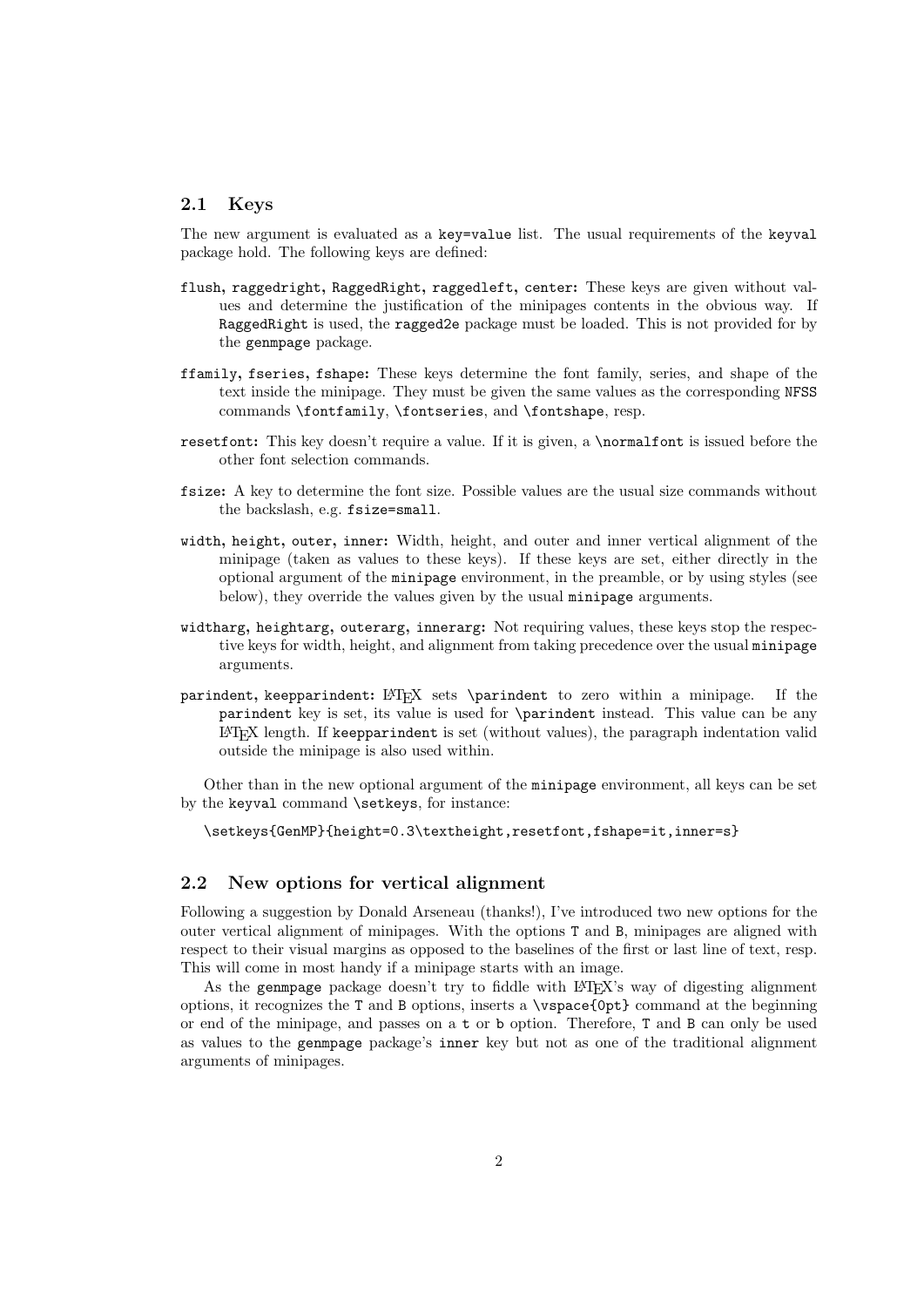#### 2.3 Styles

#### \defineMPstyle{ $\langle style\rangle$ }{ $\langle definitions\rangle$ }

A minipage style is more or less a shorthand for a series of key=value (or key) definitions. Any minipage style defined by \defineMPstyle can be used as a key without a value either in the minipage argument, setkey commands, or even other style definitions. \defineMPstyle silently redefines a style already existent. An example:

\defineMPstyle{comment}{resetfont,fsize=small,width=0.2\textwidth}

There is one style predefined: \defineMPstyle}{plain}{}. The plain style is called before all other definitions. Redefining it will change the behaviour of all minipages concerning those parameters which are not set either explicitly or by using a style or setkeys command. As TEX knows no command for switching back to justified text, things like \raggedright cannot be overridden later and should therefore be used in the plain style with great care.

### 3 To do

- Further testing
- Improving the documentation, in particular including a section with usage examples
- Implementing some frame and color features

## 4 Implementation

```
1 \newlength\@GenMPparindent
2
3 \def\@iiiminipage#1#2[#3]#4{%
4 \@ifnextchar[%
5 {\@ivminipage{#1}{#2}{#3}{#4}}
6 {\@ivminipage{#1}{#2}{#3}{#4}[]}}
 7
8 \def\@ivminipage#1#2#3#4[#5]{%
9 \setkeys{GenMP}{plain,#5}%
10 \if@GenMPwidth\else\@GenMPwidth#4\fi
11 \if@GenMPheight\else
12 \def\@GenMPtempa{#2}\def\@GenMPtempb{\relax}%
13 \ifx\@GenMPtempa\@GenMPtempb%
14 \let\@GenMPheight=\relax
15 \else
16 \def\@GenMPheight{#2}%
17 \fi
18 \fi
19 \if@GenMPouter\else\def\@GenMPouter{#1}\fi%
20 \if@GenMPinner\else\def\@GenMPinner{#3}\fi%
21 \@GenMPparindent\parindent
22 \leavevmode
23 \@pboxswfalse
24 \@tempdima\@GenMPwidth
25 \def\@mpargs{{\@GenMPouter}{\@GenMPheight}[\@GenMPinner]{\@GenMPwidth}}%
26 \setbox\@tempboxa\vbox\bgroup
```

```
27 \color@begingroup
```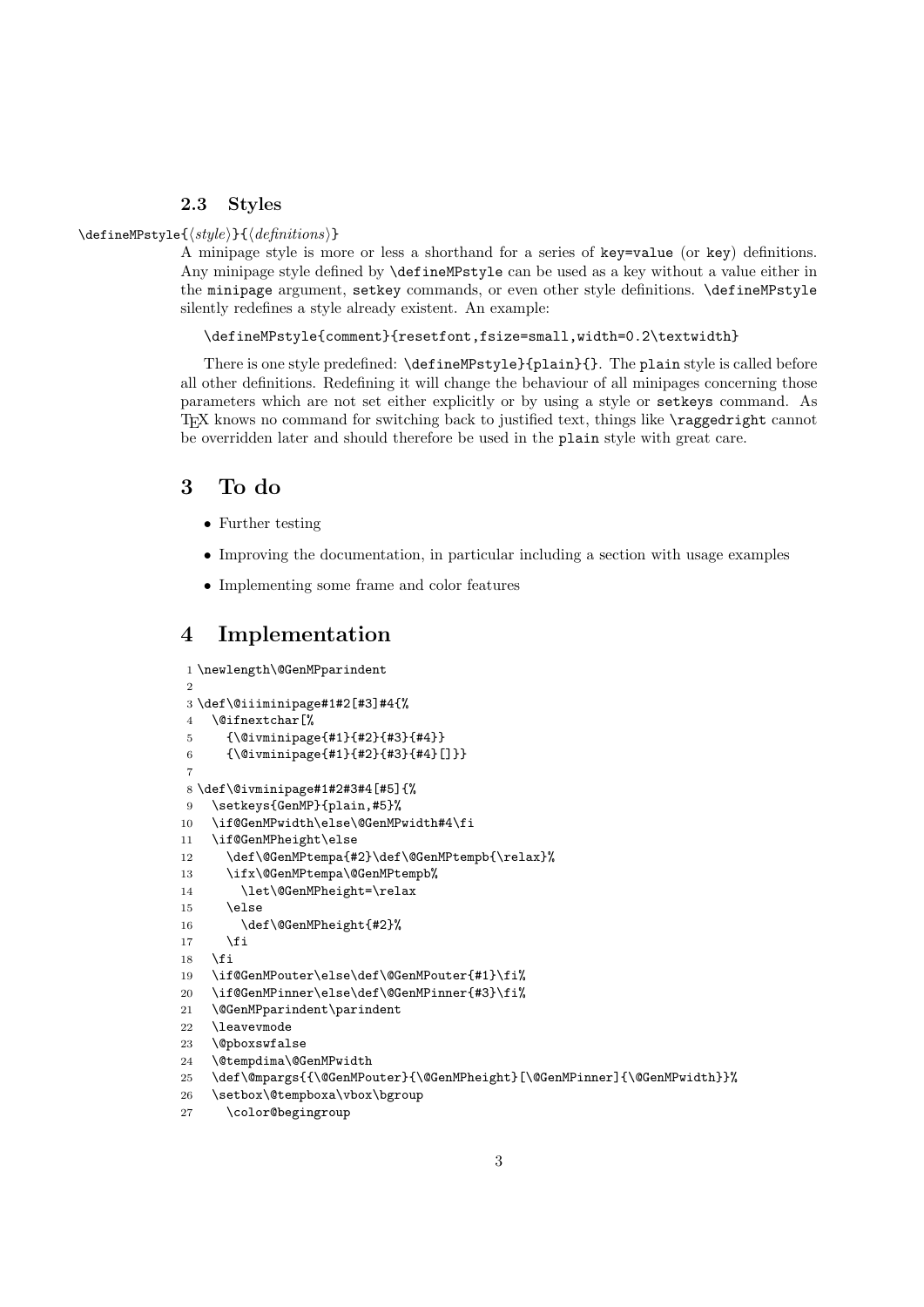```
30 \@parboxrestore
31 \def\@mpfn{mpfootnote}\def\thempfn{\thempfootnote}\c@mpfootnote\z@
32 \let\@footnotetext\@mpfootnotetext
33 \let\@listdepth\@mplistdepth \@mplistdepth\z@
34 \@minipagerestore
35 \@setminipage}
36
37 \def\@setminipage{%
38 \@minipagetrue
39 \@GenMPtop
40 \@GenMPflush
41 \@GenMPresetfont
42 \@GenMPffamily\@GenMPfseries\@GenMPfshape\selectfont
43 \@GenMPfsize
44 \@GenMPsetpi
45 \everypar{\@minipagefalse\everypar{}}}
46
47 \let\@GenMPendminipage\endminipage
48 \def\endminipage{%
49 \@GenMPbottom
50 \@GenMPendminipage}
51
52 \let\@GenMPflush=\relax
53 \define@key{GenMP}{flush}[]{\let\@GenMPflush=\relax}
54 \define@key{GenMP}{raggedright}[]{\let\@GenMPflush=\raggedright}
55 \define@key{GenMP}{RaggedRight}[]{\let\@GenMPflush=\RaggedRight}
56 \define@key{GenMP}{raggedleft}[]{\let\@GenMPflush=\raggedleft}
57 \define@key{GenMP}{center}[]{\let\@GenMPflush=\centering}
58
59 \let\@GenMPffamily=\relax
60 \let\@GenMPfseries=\relax
61 \let\@GenMPfshape=\relax
62 \let\@GenMPresetfont=\relax
63 \let\@GenMPfsize=\relax
64 \define@key{GenMP}{ffamily}{\def\@GenMPffamily{\fontfamily{#1}}}
65 \define@key{GenMP}{fseries}{\def\@GenMPfseries{\fontseries{#1}}}
66 \define@key{GenMP}{fshape}{\def\@GenMPfshape{\fontshape{#1}}}
67 \define@key{GenMP}{resetfont}[true]{%
68 \def\@GenMPread{#1}\def\@GenMPtempa{true}%
69 \ifx\@GenMPread\@GenMPtempa%
70 \let\@GenMPresetfont=\normalfont
71 \else
72 \let\@GenMPresetfont=\relax
73 \fi}
74 \define@key{GenMP}{fsize}{\def\@GenMPfsize{\csname #1\endcsname}}
75
76 \let\@GenMPsetpi=\relax
77 \define@key{GenMP}{keepparindent}[true]{%
78 \def\@GenMPread{#1}\def\@GenMPtempa{true}%
79 \ifx\@GenMPread\@GenMPtempa%
80 \def\@GenMPsetpi{\parindent\@GenMPparindent}%
```

```
81 \fi}
```
28 \hsize\@tempdima

29 \textwidth\hsize \columnwidth\hsize